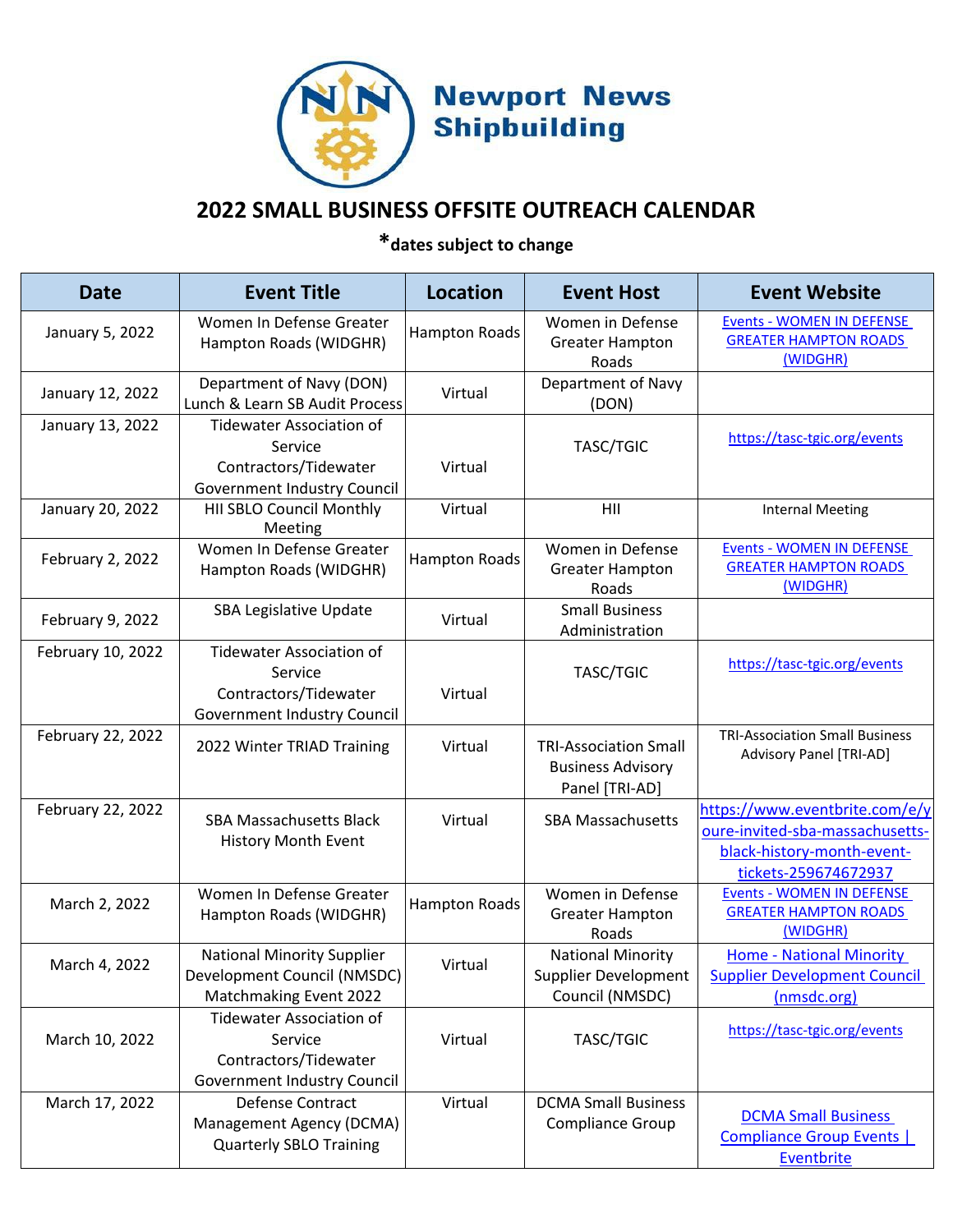| March 22-23, 2022 | <b>CVMSDC Annual Meeting &amp;</b>     | Hybrid               | <b>CVMSDC</b>               |                                          |
|-------------------|----------------------------------------|----------------------|-----------------------------|------------------------------------------|
|                   | Award/CPO Summit                       |                      |                             | Calendar - CVMSDC, Carolina              |
|                   |                                        |                      |                             | <b>Virginia Minority Supplier</b>        |
|                   |                                        |                      |                             | Development Council, Supplier            |
|                   |                                        |                      |                             | <b>Diversity, Minority Business</b>      |
|                   |                                        |                      |                             | <b>Enterprise, Minority Business</b>     |
|                   |                                        |                      |                             | Certification                            |
|                   | Virtual SB Training: Small             | Virtual              | DoD MARC                    |                                          |
| March 24, 2022    | Business Reporting- ISR's and          |                      |                             | <b>Mid-Atlantic Regional Council</b>     |
|                   | SSR's                                  |                      |                             | (defense.gov)                            |
|                   | <b>SBA</b><br><b>Women in Business</b> | Virtual              | <b>Small Business</b>       |                                          |
| March 24, 2022    | <b>Conference: Business Success</b>    |                      | <b>Administration (SBA)</b> | <b>Women in Business Conference:</b>     |
|                   | in an Ever Changing World              |                      |                             | <b>Business Success in an Ever</b>       |
|                   |                                        |                      |                             | Changing World Tickets, Thu,             |
|                   |                                        |                      |                             | Mar 24, 2022 at 1:00 PM                  |
|                   |                                        |                      |                             | Eventbrite                               |
| April 6, 2022     | Women In Defense Greater               | <b>Hampton Roads</b> | Women in Defense            | <b>Events - WOMEN IN DEFENSE</b>         |
|                   | Hampton Roads (WIDGHR)                 |                      | <b>Greater Hampton</b>      | <b>GREATER HAMPTON ROADS</b><br>(WIDGHR) |
|                   |                                        |                      | Roads                       |                                          |
|                   | <b>Tidewater Association of</b>        |                      |                             | https://tasc-tgic.org/events             |
| April 14, 2022    | Service                                | Virtual              | TASC/TGIC                   |                                          |
|                   | Contractors/Tidewater                  |                      |                             |                                          |
|                   | Government Industry Council            |                      |                             |                                          |
| May 2, 2022       | WIPP and HUBZone Council               | Virtual              | WIPP & HUBZone              | <b>Women Impacting Public Policy</b>     |
|                   | <b>MatchMaker Madness</b>              |                      | Council                     | (wipp.org)                               |
|                   |                                        |                      |                             |                                          |
| May 4, 2022       | Women In Defense Greater               | <b>Hampton Roads</b> | Women in Defense            | <b>Events - WOMEN IN DEFENSE</b>         |
|                   | Hampton Roads (WIDGHR)                 |                      | <b>Greater Hampton</b>      | <b>GREATER HAMPTON ROADS</b>             |
|                   |                                        |                      | Roads                       | (WIDGHR)                                 |
|                   | <b>Tidewater Association of</b>        |                      |                             | https://tasc-tgic.org/events             |
| May 12, 2022      | Service                                | Virtual              | TASC/TGIC                   |                                          |
|                   | Contractors/Tidewater                  |                      |                             |                                          |
|                   | Government Industry Council            |                      |                             |                                          |
| May 23-24, 2022   | <b>Procurement Technical</b>           | Virtual              | Virginia Procurement        |                                          |
|                   | <b>Assistance Centers (PTAC)</b>       |                      | <b>Technical Assistance</b> | Virginia PTAC at George Mason            |
|                   | 2022 Conference and                    |                      | Centers (PTAC)              | <b>University</b>                        |
|                   | Matchmaker                             |                      |                             |                                          |
|                   | Women In Defense Greater               |                      | Women in Defense            | <b>Events - WOMEN IN DEFENSE</b>         |
| June 1, 2022      | Hampton Roads (WIDGHR)                 | Hampton Roads        | <b>Greater Hampton</b>      | <b>GREATER HAMPTON ROADS</b>             |
|                   |                                        |                      | Roads                       | (WIDGHR)                                 |
| June 9, 2022      | <b>Tidewater Association of</b>        |                      |                             |                                          |
|                   | Service                                | Virtual              | TASC/TGIC                   | https://tasc-tgic.org/events             |
|                   | Contractors/Tidewater                  |                      |                             |                                          |
|                   | Government Industry Council            |                      |                             |                                          |
|                   | <b>Tidewater Association of</b>        |                      |                             |                                          |
| July 14, 2022     | Service                                | Virtual              | TASC/TGIC                   | https://tasc-tgic.org/events             |
|                   | Contractors/Tidewater                  |                      |                             |                                          |
|                   | Government Industry Council            |                      |                             |                                          |
|                   | <b>Tidewater Association of</b>        |                      |                             |                                          |
| August 11, 2022   | Service                                | Virtual              | TASC/TGIC                   | https://tasc-tgic.org/events             |
|                   | Contractors/Tidewater                  |                      |                             |                                          |
|                   | Government Industry Council            |                      |                             |                                          |
|                   | Women In Defense Greater               |                      | Women in Defense            | <b>Events - WOMEN IN DEFENSE</b>         |
| September 7, 2022 | Hampton Roads (WIDGHR)                 | Hampton Roads        | <b>Greater Hampton</b>      | <b>GREATER HAMPTON ROADS</b>             |
|                   |                                        |                      | Roads                       | (WIDGHR)                                 |